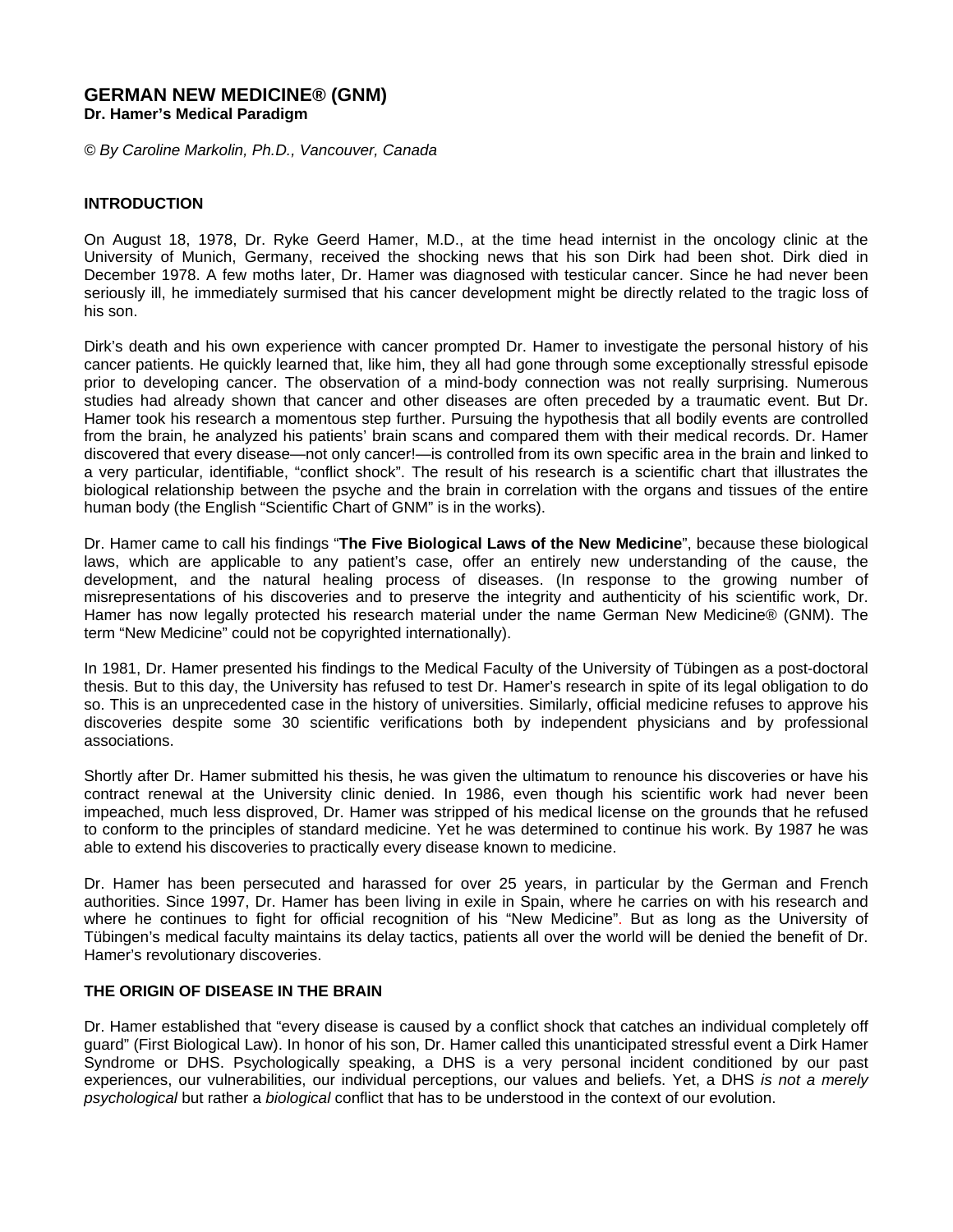Animals experience these biological shocks in concrete terms, for example, through a sudden loss of the nest or territory, a loss of an offspring, a separation from a mate or from the pack, an unexpected threat of starvation, or a death-fright. Since over time the human mind acquired a figurative way of thinking, we can experience these biological conflicts also in a transposed sense. A male, for instance, can suffer a "territorial loss conflict" when he unexpectedly loses his home or his workplace; a female "nest conflict" may be a concern over the well-being of a "nest member"; an "abandonment conflict" can be triggered by an unforeseen divorce or by being rushed to the hospital; children often suffer a "separation conflict" when Mom decides to go back to work or when the parents split up.



By analyzing thousands of brain computer tomograms (CT) in relation to his patient's histories, Dr. Hamer discovered that the moment a DHS occurs, the shock impacts a specific, predetermined area in the brain, causing a "lesion" that is visible on a CT scan as a set of sharp concentric rings (In 1989, Siemens, the German CT scanner manufacturer, certified that these ring formations are not artifacts of the equipment). Upon impact, the affected brain cells communicate the shock to the corresponding organ, which in turn responds with a particular predictable!—alteration. The reason why specific conflicts are indissolubly tied to specific brain

areas is that during our historical evolution, each part of the brain was programmed to respond instantly to conflicts that could threaten our survival. While the "old brain" (brain stem and cerebellum) is programmed with basic survival issues that relate to breathing, eating, or reproduction, the "new brain" (cerebrum) is encoded with more advanced themes such as territorial conflicts, separation conflicts, identity conflicts, and self-devaluation conflicts.

Dr. Hamer's medical research is firmly tied to the science of embryology, because whether the organ responds to a conflict by a tumor growth, by tissue meltdown, or by functional impairment is determined by the embryonic germ layer from which both the organ and corresponding brain tissue originate (Third Biological Law).



GNM's "Ontogenetic System of Tumors" illustrates that "old-brain"-controlled organs, which derive from the endoderm or the "old-brain"-mesoderm, like the lungs, liver, colon, prostate, uterus, corium skin, pleura, peritoneum, pericardium, breast glands, etc., always generate cell proliferation as soon as the corresponding conflict occurs. Tumors of these organs therefore develop exclusively during the conflict-active phase (initiated by the DHS).

Let's take lung cancer, for example: The biological conflict linked to lung cancer is a "death-fright conflict", because in biological terms the death panic is equated with being unable to breathe. With the shock of the deathfright the lung alveoli cells, which regulate breathing, instantly start to multiply, forming a lung tumor. Contrary to the conventional view, this multiplication of lung cells is not a pointless process but serves a very definite biological purpose, namely, to increase the capacity of the lungs and thereby optimize the organism's chance of survival. Dr. Hamer's brain scan analyses demonstrate that every person with lung cancer shows a distinct target ring configuration in the corresponding area in the brain stem, and that each patient had suffered an unexpected death panic prior to the onset of cancer. In the majority of cases the death scare was triggered by a cancer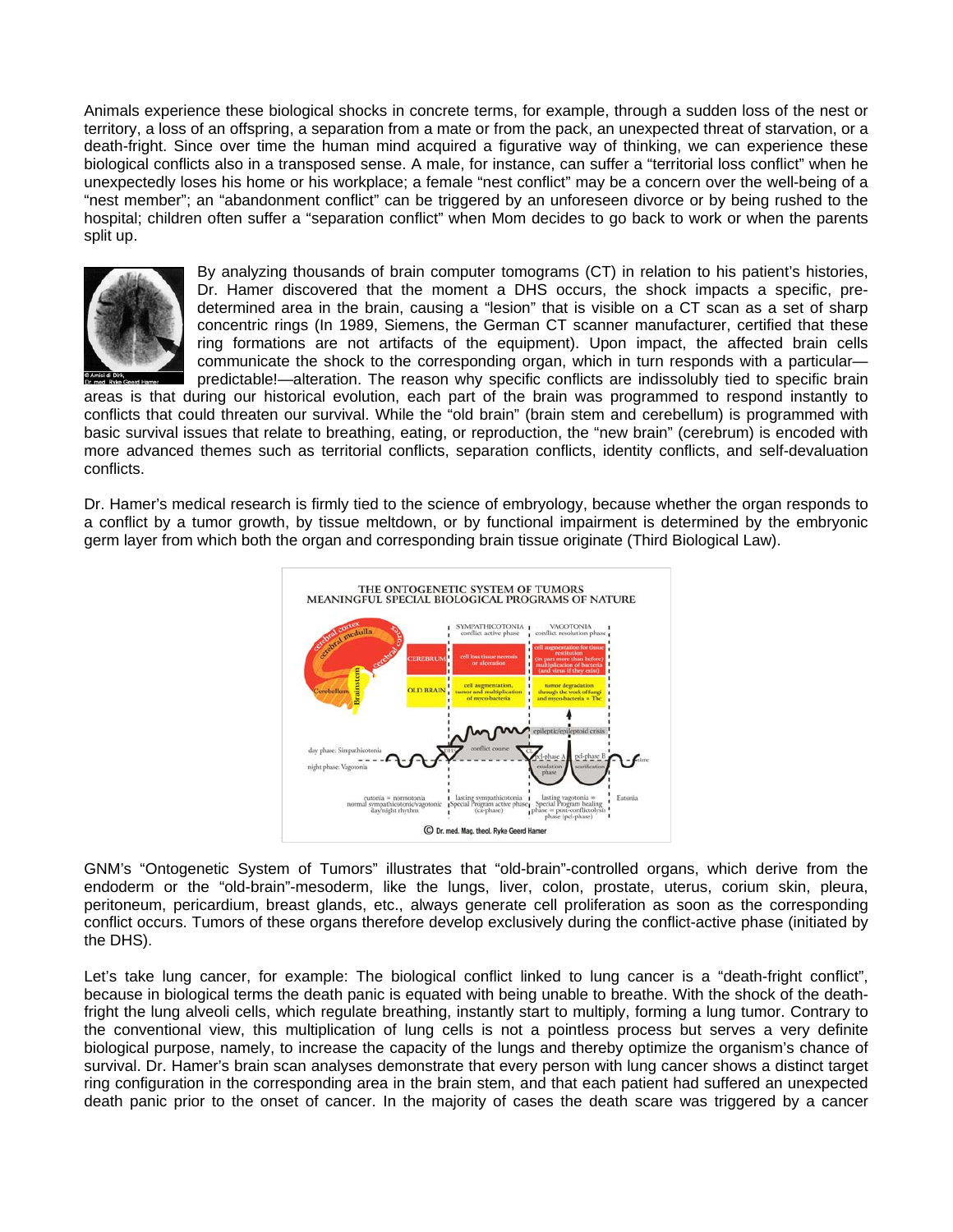diagnosis shock that the person experienced as a "death sentence". Given that smoking is on the decrease, this sheds new light on the enigmatic increase of lung cancer ("The #1 Killer") and calls into question whether smoking is per se an actual cause of lung cancer.

Glandular breast cancer, according to Dr. Hamer's findings, is the result of either a "mother-child" or a "partner worry" conflict. These types of conflict always impact the "old brain" in the area that controls the milk-producing glands. A female can suffer a mother-child worry conflict when her offspring is suddenly injured or seriously ill. During the conflict-active stress phase, the breast gland cells continually multiply, forming a tumor. The biological purpose of the cell proliferation is to be able to provide more milk for the suffering offspring and thus speed up healing. Every female human and mammal is born with this age-old biological response program. Dr. Hamer's many case studies show that women, even when not breast feeding, developed a tumor in the breast glands from obsessively worrying about the well-being of a loved one (a child who is in trouble, a parent who is ill, or a dear friend who is a cause for concern).

What has been said about lung cancer and breast cancer equally applies to all other cancers that originate in the "old brain". Each is triggered by a specific conflict shock that activates a "Meaningful Special Biological Program" (Fifth Biological Law) which allows the organism to override everyday functioning and deal physically with the emergency situation. For each type of conflict there is a brain relay from where the particular biological program is coordinated.

While "old-brain"-controlled organs generate a tumor growth during the conflict-active phase, the opposite is the case with all organs that are controlled from the cerebrum ("new brain"). Concerning the embryonic germ layer, all cerebrum-directed organs and tissues (ovaries, testicles, bones, lymph nodes, epidermis, lining of the cervix, bronchial tubes, coronary vessels, milk ducts, etc.) originate from the ectoderm or the "new-brain"-mesoderm. The moment the conflict occurs, the biologically corresponding organ tissue responds with cell degeneration. Necroses of the ovaries or testicles, osteoporosis, bone cancer, or stomach ulcers, for example, are conditions that only occur while a person is in a state of emotional distress in regards to the related conflict. As is to be expected, the tissue loss has a biological significance.

Let's take, for example, the tissue of the milk duct lining. Since the squamous epithelial lining of the milk ducts developed at a much later time than the milk-producing glands, this younger tissue is controlled from a younger part of the brain, namely, the cerebral cortex. The biological conflict of the milk duct lining is a "separation conflict" experienced as if "my child [or my partner] was torn from my breast". A female mammal can suffer such a conflict when her offspring is lost or killed. As a natural reflex to the conflict the tissue of the milk duct lining starts to ulcerate. The purpose of the tissue loss is to increase the diameter of the ducts, because with enlarged ducts the milk that is no longer used can drain off easier and doesn't get congested in the breast. Every woman's brain is programmed with this biological response. Since the female breast is, biologically speaking, synonymous with caring and nurturing, women suffer such a conflict by unexpected separation from a loved one they intensely care for. There are virtually no physical symptoms during the conflict-active phase, except occasional light "pulling" in the breast.



# **THE TWO-PHASE-PATTERN OF EVERY DISEASE**

Dr. Hamer also discovered that, provided there is a resolution of the conflict, every disease proceeds in two phases, (Second Biological Law). During the first, or conflict-active phase, the entire organism is geared to dealing with the conflict. While a meaningful cell alteration runs its course on the physical level, the psyche and the vegetative autonomous system also try to handle the unexpected situation. Switched into a stress state (sympathicotonia), the mind becomes completely pre-occupied with the conflict contents. Sleep disturbances and lack of appetite are typical symptoms. Biologically speaking, this is vital, because the focus on the conflict and the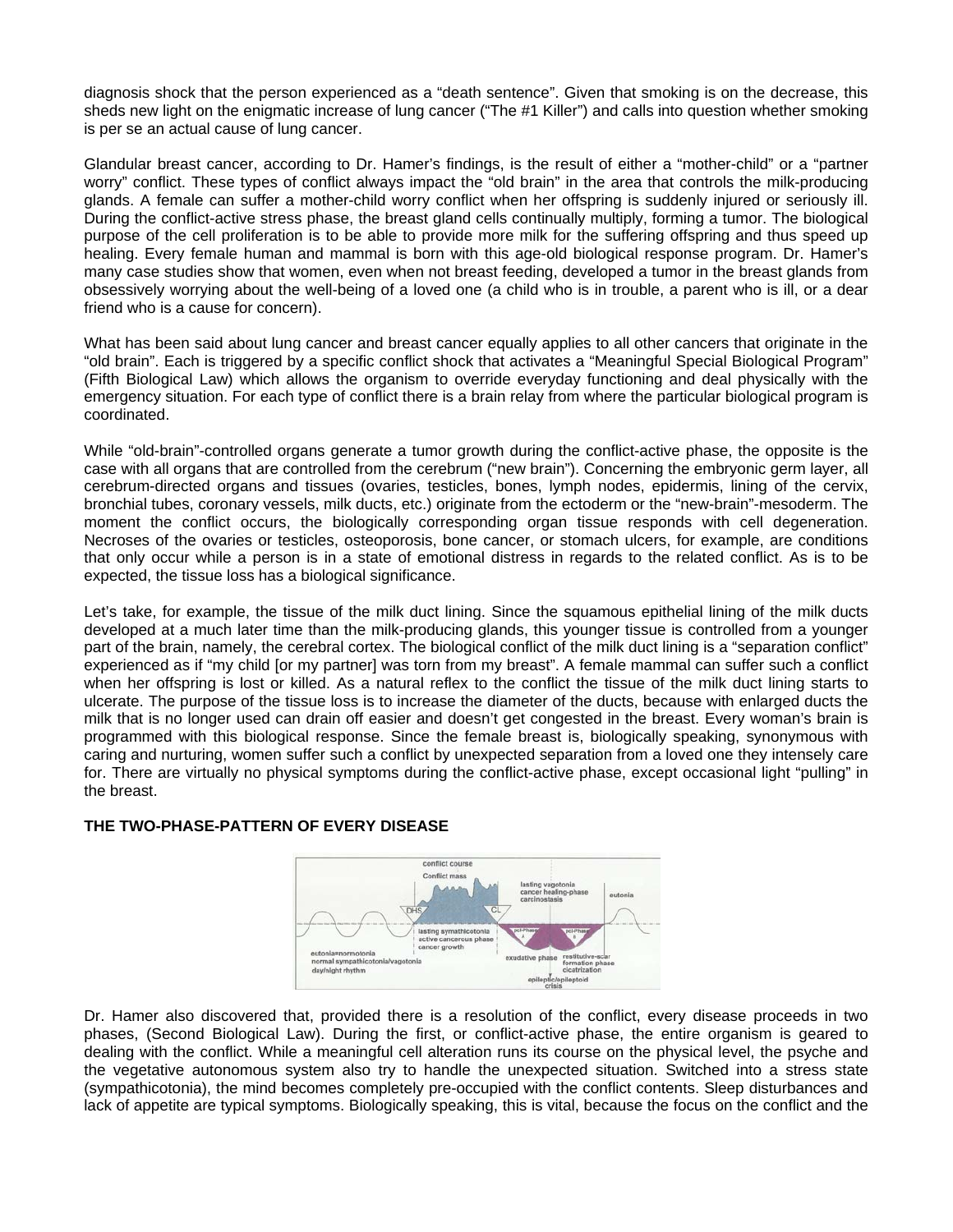extra waking hours provide the right conditions for working through the conflict and finding a resolution. The conflict-active phase is also called the "cold phase". Since the blood vessels are constricted during stress, typical symptoms of conflict activity are cold extremities (particularly cold hands), the shivers, and cold sweats. The intensity of the symptoms is naturally dependent on the magnitude of the conflict.

If a person remains in an intense conflict-active state over a long period of time, the condition can be fatal. But Dr. Hamer proves beyond reasonable doubt that an organism can never die of cancer, in and of itself. A person can die as a result of mechanical complications of a tumor that, for example, occludes a vital organ such as the colon or the bile ducts, but in no way can cancer cells, as such, cause death. In German New Medicine the distinction between "malignant" and "benign" cancers is entirely meaningless. The term "malignant" is an artificial construct (the same applies to tumor markers) that simply indicates that the activity of cell reproduction has exceeded a certain arbitrary limit.

If a person dies during the conflict-active phase, it is usually because of energy loss, weight loss, sleep deprivation, and emotional and mental exhaustion. Often, it is a devastating cancer diagnosis or a negative prognosis—"You have six months to live!"—that throws cancer patients (including their loved ones) into a state of despair. With little or no hope, and deprived of their life-force, they waste away and eventually die of cachexia, an agonizing process that conventional cancer treatments only accelerate.

If the patient has not undergone any conventional treatment (especially chemotherapy or radiotherapy), GNM has a success rate of 95 to 98 percent. Ironically these statistics for Dr. Hamer's remarkable success rate were delivered by the authorities themselves. When Dr. Hamer was arrested in 1997 for having given three people medical advice without a medical license, the police confiscated his patients' files and had them analyzed. Subsequently, one public prosecutor was forced to admit during the trial that, after five years, 6,000 out of 6,500 patients with mostly "terminal" cancer were still alive. With conventional treatment the figures are generally just the reverse. According to epidemiologist and biostatistician Dr. Ulrich Abel (Germany), "Success of most chemotherapies is appalling…There is no scientific evidence for its ability to extend in any appreciable way the lives of patients suffering from the most common organic cancer… Chemotherapy for malignancies too advanced for surgery, which accounts for 80% of all cancers, is a scientific wasteland." (*Lancet* 1991).

### **THE BODY HEALS ITSELF**

The resolution of the conflict signals the beginning of the second phase of the biological program. Our emotions and our organism switch immediately into a healing mode assisted by the vegetative system's switch into "vagotonia". During the healing phase the appetite returns, but we are very tired (we might not even be able to get out of bed). Rest and supplying the organism with nutrients are essential while the body is trying to heal. The second phase is also called the "warm phase", as during vagotonia the blood vessels are enlarged, causing warm hands, warm feet, and warm skin.

With the resolution of the conflict there is also an instant change at the organ level. Cell proliferation ("old-brain" controlled tumor growth) or cell meltdown ("new-brain"-controlled tissue loss) immediately comes to a halt, and the appropriate repair process is set in motion. An area that necrotized or ulcerated during the conflict-active phase is now being refilled and replenished with new cells. This is usually accompanied with potentially painful swelling, caused by an edema that protects the tissue while it is healing. Other typical repair symptoms are hypersensitivity, itching, spasm (if muscle tissue is involved), and inflammation. Examples of "diseases" that only occur in the healing phase are: certain skin disorders, hemorrhoids, laryngitis, bronchitis, arthritis, atherosclerosis, bladder or kidney disorders, certain liver diseases, and infections (see below).

Based on the observation of cell multiplication (mitosis) and the standard distinction between "benign" and "malignant" tumors, conventional medicine interprets the natural cell production of healing tissues as a "malignancy". In GNM we likewise distinguish two types of tumors. But the tumors are not divided into "good" and "bad" ones; rather they are classified according to their tissue type and the part of the brain from which they originate and are controlled. There are those tumors which develop exclusively during the conflict-active phase (lung tumor, colon tumor, liver tumor, uterus tumor, prostate tumor, etc.) and, conversely, those that result from the natural repair process. As with "old-brain"-controlled cancers, the tumor growth is neither accidental nor meaningless since the cell proliferation stops as soon as the tissue is mended. Testicular cancer, ovarian cancer, lymphoma, non-Hodgkin's lymphoma, various types of sarcoma, bronchial and laryngeal carcinoma, and cervical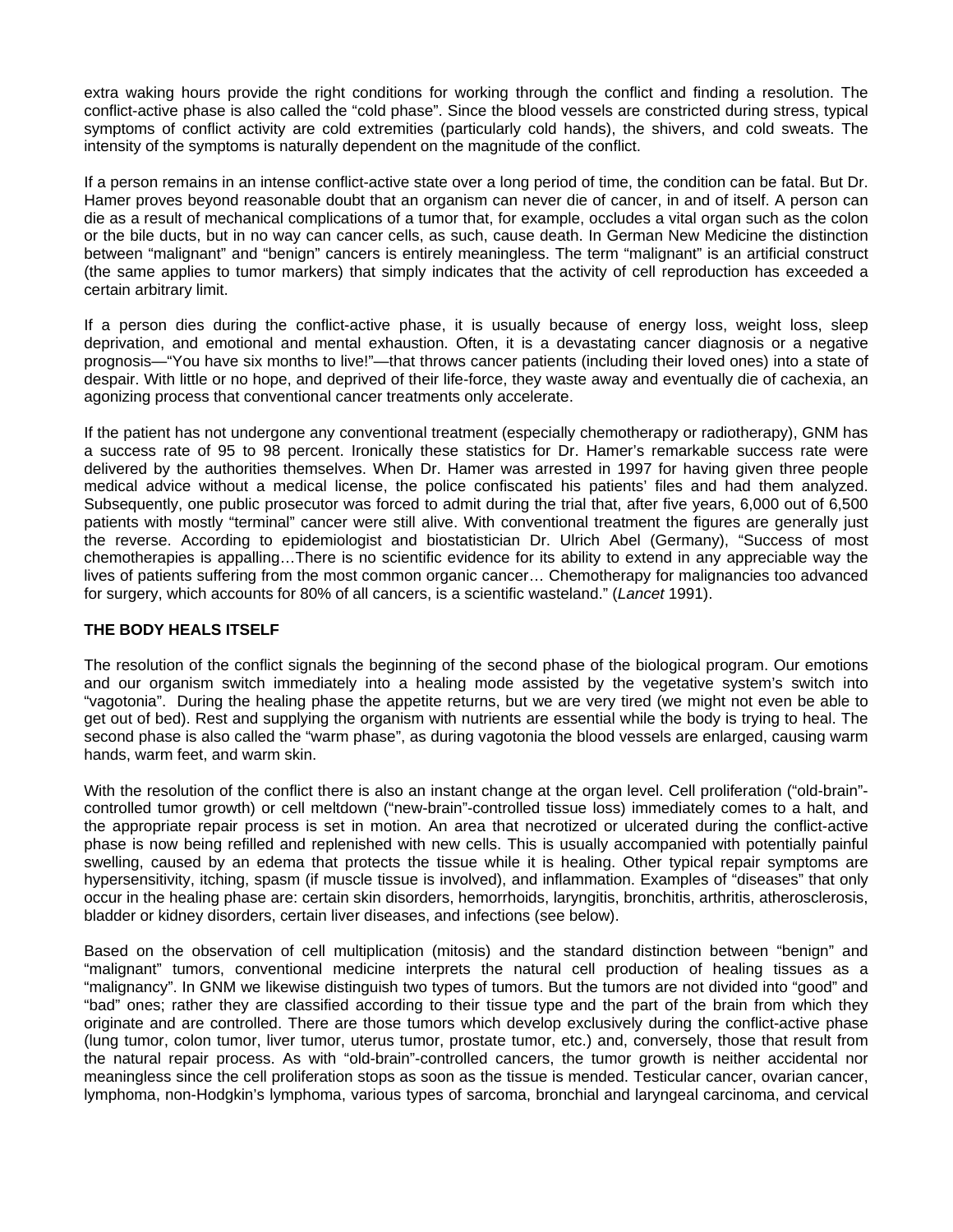cancer are all of a curative nature and are exclusively phenomena of the healing phase. Provided that the healing process is not interrupted through medication or a conflict relapse, these tumors eventually degrade during the completion of the healing phase.

The second type of breast cancer, the "ductal carcinoma in situ" (DCIS), also falls into this category. While a glandular breast cancer is an indication that a woman is in the active phase of a worry conflict, an intra-ductal cancer is a positive sign that the related separation conflict ("torn from my breast") has been resolved. A woman doesn't develop breast cancer without a reason! Neither does she develop breast cancer by coincidence in precisely her right or left breast.

## **THE SIGNIFICANCE OF OUR BIOLOGICAL LATERALITY**

Dr. Hamer found that our laterality determines whether a disease, like cancer, develops on the right or left side of the body. This is the rule: a right-handed person responds to a conflict with his/her mother or children with the left side of the body, but responds to a conflict that relates to a "partner", e.g., father, sibling, relative, friend, colleague, etc., with the right side. For left-handers it is the reverse. There is always a crossover relation from the brain to the body, because each hemisphere of the brain (excluding the brain stem) directs the opposite side of the body.

The simplest way to identify our *biological* laterality is the clapping-test. The hand on top is the leading hand and indicates whether we are right-handed or left-handed. Thus, a breast cancer in the right breast, an ovarian cyst on the left ovary, a skin disorder on the right or left side (or both), a motor paralysis on the left side (e.g., after a stroke), give us a first indication "who" was involved when the original conflict took place. Concerning more advanced conflicts (and brain regions), the hormone status also has to be taken into account for an accurate assessment.

## **THE BENEFICIAL ROLE OF MICROBES**

Another aspect of Dr. Hamer's research has been the role of microbes during disease development. This, in brief, is what he found (Fourth Biological Law): Microbes such as fungi, bacteria, and viruses are only active during the healing phase, and the manner in which they operate is fully in accordance with evolutionary logic. Tubercular bacteria, for example, populate only "old-brain"-controlled tissues. Their function during the repair phase is to decompose tumors that are now superfluous, e.g., lung tumors, colon tumors, kidney tumors, prostate tumors, uterus tumors, breast gland tumors, melanomas, and mesothelioma. Tubercular bacteria are essential for breaking down the buildup of "disposable cells" that proliferated for a biological reason during the conflict-active phase. If the required bacteria are not available, due to vaccination, overuse of antibiotics, or chemotherapy treatment, the tumor cannot disintegrate properly. As a result, it stays in place and encapsulates harmlessly. Detected in a routine check-up, however, such an encapsulated growth can lead to a "cancer" diagnosis and, potentially, new conflict shocks with new symptoms. By understanding the biological laws of disease development this prospect can be virtually eliminated.

While bacteria break down tumor cells that are no longer needed, viruses appear to be involved in the healing process of—exclusively—cerebral-cortex-controlled tissues (e.g., bronchia, nasal membrane, stomach lining, lining of the bile ducts, and epidermis). Hepatitis, pneumonia, herpes, influenza, and stomach flu, are indications that a "virulent" but natural healing process is running its course. Concerning the role of viruses, Dr. Hamer prefers to speak of "hypothetical viruses" since lately the existence of viruses is called into question. This would be in line with Dr. Hamer's earlier findings that the reconstruction and restoration process of ulcerated or necrotized tissue still occurs, even if the tissue-related viruses are not present.

The dilemma in which conventional medicine finds itself is that by failing to recognize the two-phase pattern of every disease, the first, conflict-active phase, routinely gets overlooked. Since microbes are only active during the healing phase, and since the activity of microbes is typically accompanied by swelling, fever, pus, discharge, and pain, microbes are considered malevolent and the cause of infectious diseases. But microbes do not cause the disease. After all, it is our organism that employs the microbes to optimize the healing process. Microbes can, of course, be transmitted, but they remain dormant until the person is in the healing phase of the same type of conflict.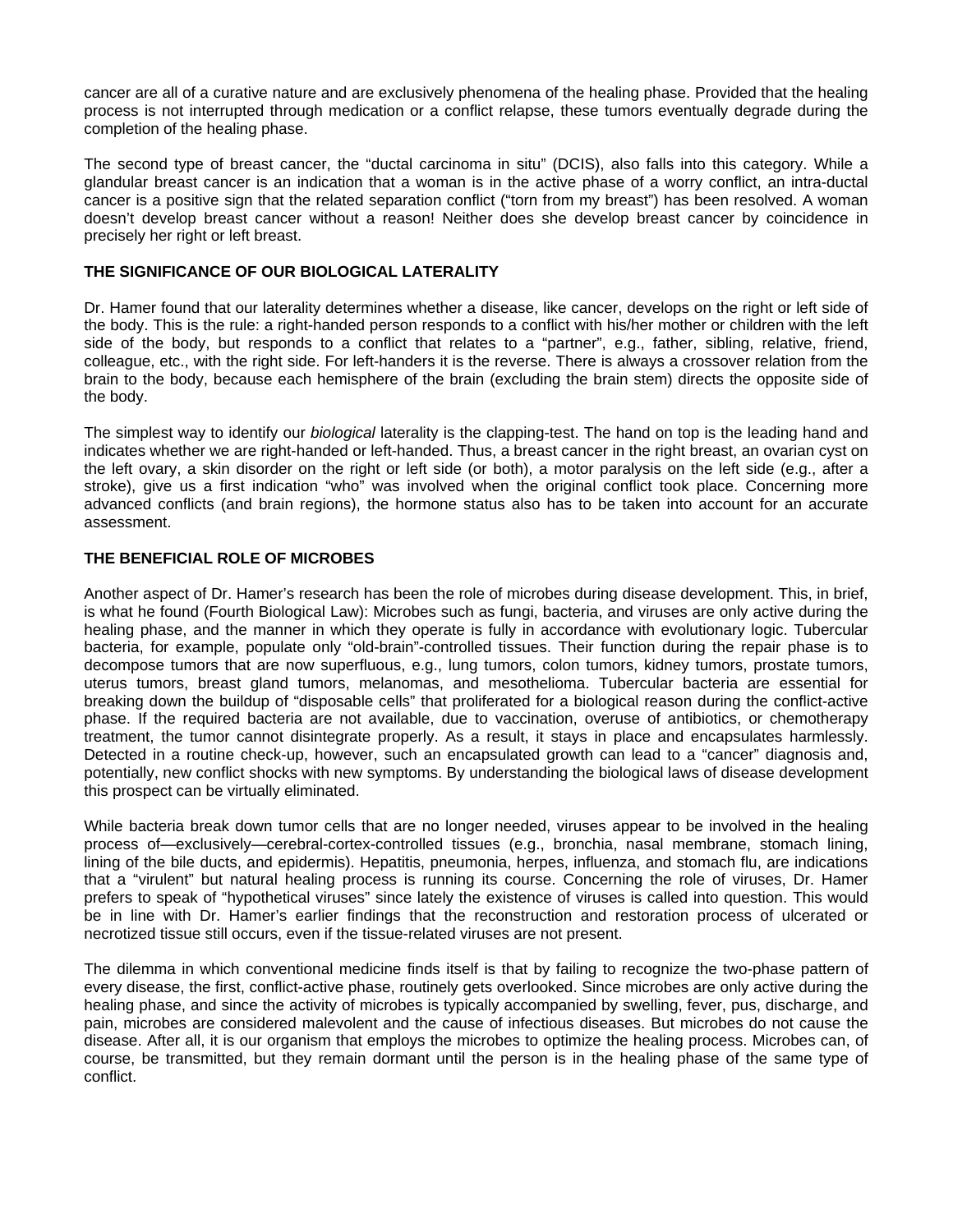## **QUESTIONING METASTASIS**

Based on GNM's "Ontogenetic System of Tumors", the widely propagated theory of metastasis that suggests that cancer cells travel through the blood or lymph vessels and cause cancers at new sites is, in Dr. Hamer's words, "pure academic fiction". Cells in general and cancer cells in particular can under no circumstances change their histological structure or cross the germ layer threshold. For example, a lung tumor cell, which is of endodermal origin, controlled from the brain stem ("old brain"), and which *proliferates* during the conflict-active phase cannot transform itself into a bone cell, which is of mesodermal origin, controlled from the cerebrum ("new brain"), and which *deteriorates* during a conflict-active decalcification process. In the scenario "lung cancer metastasizes into the bones", the lung cancer cells would actually be creating a hole (i.e., cell meltdown!—the reverse of a cancer) in some bone in the body. We also have to ask ourselves why cancer cells rarely "spread" to the closest neighboring tissue, e.g., from the uterus to the cervix. If cancer cells travel via the blood stream, why is donated blood not screened for cancer cells? Why are there not multitudinous tumors found in the walls of the blood vessels of cancer patients?

Two years ago, on August 19, 2004, the Canadian newspaper *Globe and Mail* published an article entitled, "Researchers Chase Breast-Cancer Blood Test", containing the revealing statements, "The hunt for tumour cells in the blood stream has taken 10 years… ", and, "until recently no technology existed to reliably pluck out the odd tumor cell from the millions of red and white blood cells contained in a single vial of human blood." Besides the fact that the "chase" is far from over (as the article indicates), doesn't this imply that the "metastasis" hypothesis was misinforming the public and was scaring millions of cancer patients to death for over four decades?

Dr. Hamer does not, of course, dispute the fact of second cancers, but these subsequent tumors are not caused by migrating cancer cells that miraculously transform into a different cell type, but rather by new conflict shocks. New DHSs can be initiated by additional traumatic life experiences or through diagnosis shocks. As already mentioned, an unexpected diagnosis of cancer, or being told that it is "metastasizing" can trigger a death-fright (causing lung cancer) or any other type of diagnosis-related shock, causing new cancers in other parts of the body. In many cases these patients don't make it into the healing phase, because the severe state of stress weakens them to a point where they have very little chance of surviving the highly toxic chemotherapy treatment.

The second most frequent cancer after lung cancer is bone cancer. Dr. Hamer found that our bones are biologically linked to our self-esteem and our self-worth. Thus, being told one has a "life-threatening illness", especially one that allegedly "spreads like wildfire" through the body, is equated with: "now I am useless", and the bone(s), next to where we feel "useless" start to decalcify (in the case of breast cancer often in the area of the sternum or the ribs). Just as with a fractured bone, the purpose of the biological program (of the "disease") appears at the end of the healing phase. When the repair phase is completed, the bone will be much stronger at that site, thus assuring that we are better equipped for the eventuality of a new "self-devaluation conflict".

### **THE NATURE OF BRAIN TUMORS**

Once the conflict has been resolved, the brain lesion—along with the psyche and the organ—also enters the healing phase. As with any wound that is being repaired, an edema (excess fluid) develops to provide protection of the recovering neural tissue. On the brain scan the changes are clearly noticeable: the sharp target rings submerge in the edema and appear now as blurry, indistinct and dark.

At the height of the healing phase, when the brain edema has reached its maximum size, the brain triggers a brief, strong push that expels the edema. In GNM terminology, this counter regulation is called the "Epileptoid Crisis" (EC). During this crisis, the entire organism is thrust briefly into a state of sympathicotonia, i.e., re-living the typical symptoms of the conflict-active phase such as cold sweats, cold extremities, a fast heartbeat, and nausea. The intensity and duration of this pre-programmed crisis is determined by the intensity and the duration of the preceding conflict. Heart attacks, strokes, asthma attacks, and epileptic seizures are just a few examples of this crucial turning point. The type of "crisis" always depends on the nature of the conflict and the precise brain area involved.

After the brain edema has been pressed out, neuroglia, which is brain connective tissue that provides structural support for neurons, assembles at the site to restore the function of the nerve cells that were affected by the conflict shock (DHS). It is this natural glia accumulation that conventional medicine labels as a "brain tumor", with